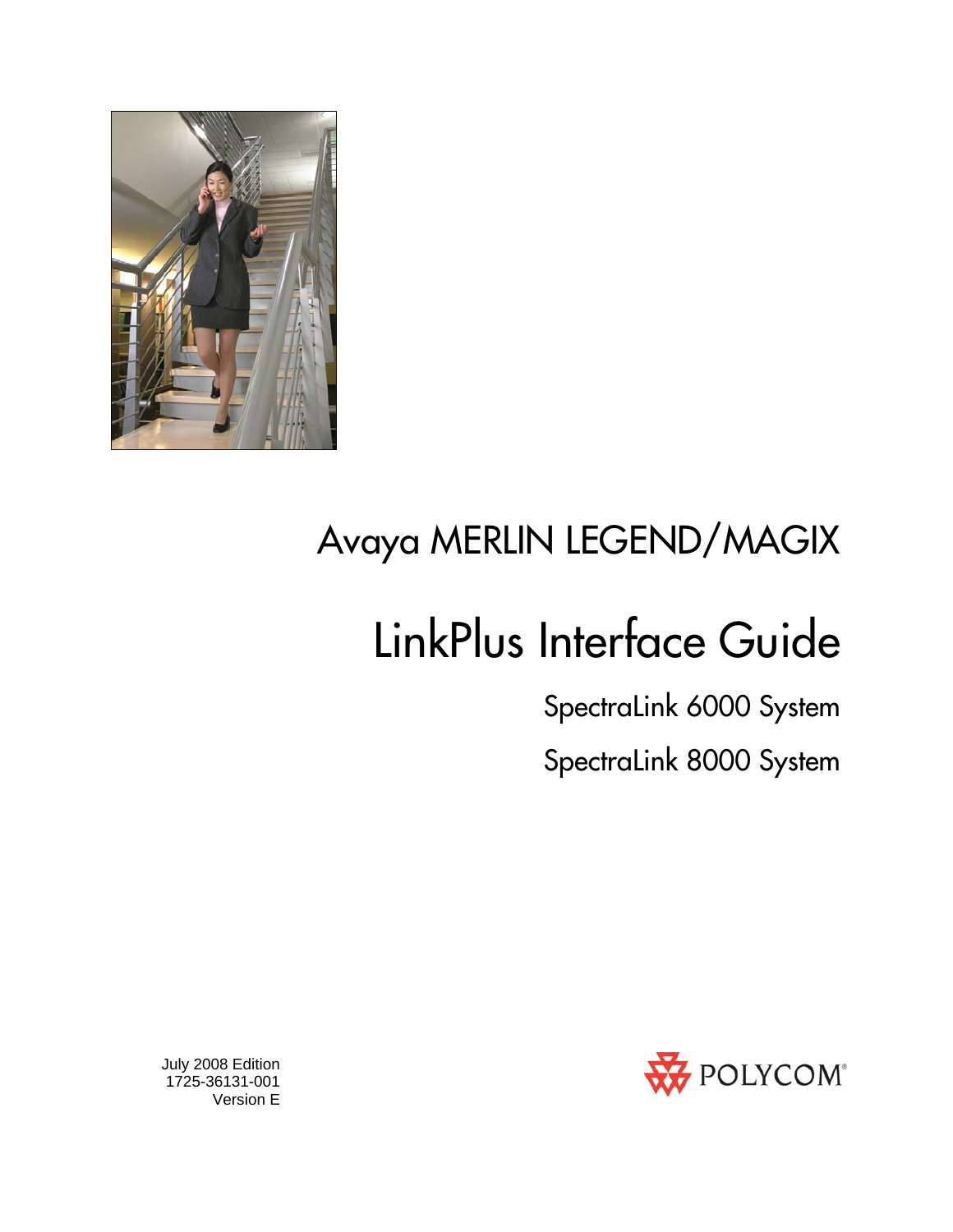#### Trademark Information

Polycom® and the logo designs SpectraLink® LinkPlus Link NetLink SVP

Are trademarks and registered trademarks of Polycom, Inc. in the United States of America and various countries. All other trademarks used herein are the property of their respective owners.

#### Patent Information

The accompanying product is protected by one or more US and foreign patents and/or pending patent applications held by Polycom, Inc.

#### Copyright Notice

Copyright © 1998 to 2008 Polycom, Inc.

All rights reserved under the International and pan-American copyright Conventions.

No part of this manual, or the software described herein, may be reproduced or transmitted in any form or by any means, or translated into another language or format, in whole or in part, without the express written permission of Polycom, Inc.

Do not remove (or allow any third party to remove) any product identification, copyright or other notices.

Every effort has been made to ensure that the information in this document is accurate. Polycom, Inc. is not responsible for printing or clerical errors. Information in this document is subject to change without notice and does not represent a commitment on the part of Polycom, Inc.

#### **Notice**

Polycom, Inc. has prepared this document for use by Polycom personnel and customers. The drawings and specifications contained herein are the property of Polycom and shall be neither reproduced in whole or in part without the prior written approval of Polycom, nor be implied to grant any license to make, use, or sell equipment manufactured in accordance herewith.

Polycom reserves the right to make changes in specifications and other information contained in this document without prior notice, and the reader should in all cases consult Polycom to determine whether any such changes have been made.

No representation or other affirmation of fact contained in this document including but not limited to statements regarding capacity, response-time performance, suitability for use, or performance of products described herein shall be deemed to be a warranty by Polycom for any purpose, or give rise to any liability of Polycom whatsoever.

#### Contact Information

Please contact your Polycom Authorized Reseller for assistance.

Polycom, Inc. 4750 Willow Road, Pleasanton, CA 94588 [http://www.polycom.com](http://www.polycom.com/)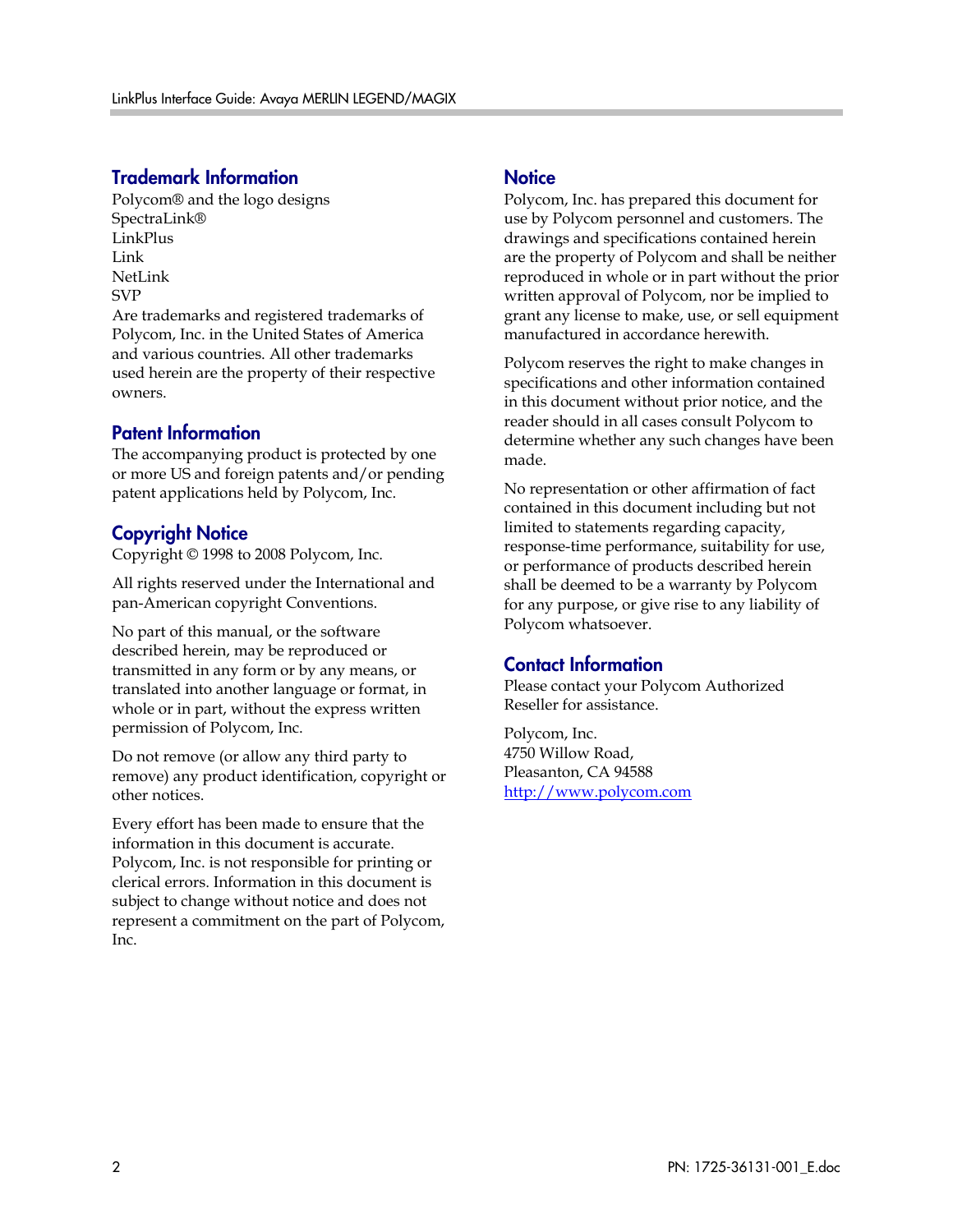# About this Guide

Polycom is the North American leader in workplace wireless telephony. We manufacture a range of products to suit any size installation. All Polycom products use our LinkPlus digital integration technology to integrate with various digital switch platforms. Using LinkPlus technology, Wireless Telephones (handsets) emulate digital telephone sets to deliver advanced capabilities such as multiple-line appearances and LCD display features. This document explains the programming and/or administration required to use the host digital switch with the following Polycom products:

### SpectraLink 6000 System – SpectraLink 6300 MCU

The SpectraLink 6000 System 3000 supports up to 3,200 handsets and up to 1,000 Base Stations. Up to 25 shelves can be interconnected for maximum system capacity.

### SpectraLink 6000 System – SpectraLink 6100 MCU

Designed for smaller installations supporting up to 64 handsets and up to 16 Base Stations. Up to four MCU controllers can be interconnected for maximum system capacity.

### SpectraLink 8000 Telephony Gateway

The SpectraLink 8000 Telephony Gateway is a wireless LAN-based telephony product that provides high-quality packetized voice communications using the Internet Protocol (IP).



Different models of SpectraLink Wireless Telephones vary in functional capabilities. This document covers the basic operational features of all handsets. However, certain handset or PBX features may not be supported by your emulation.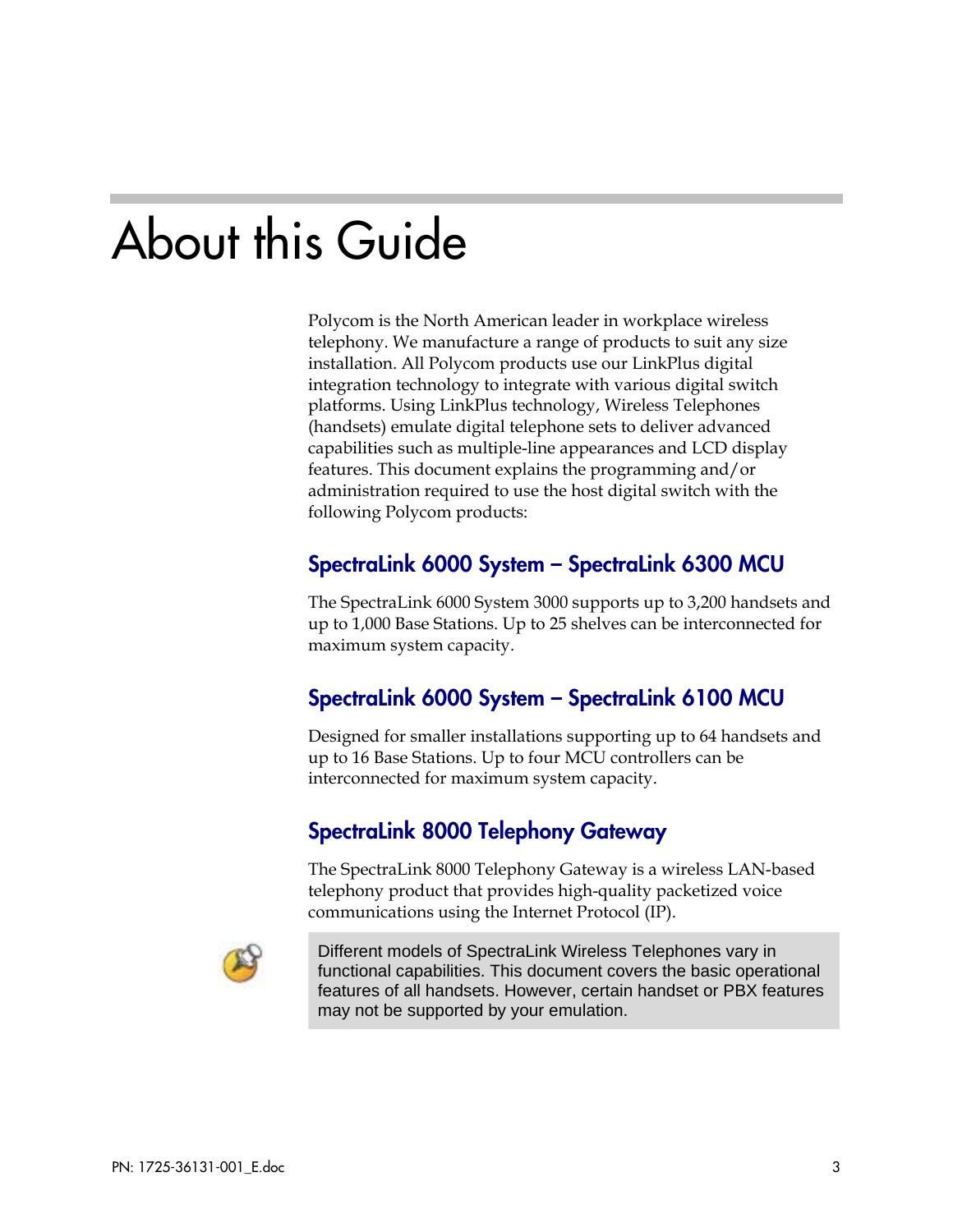### Related Documents

*SpectraLink 6300 MCU : Operator's Console* (1725-36125-001)

*SpectraLink 6100 MCU: Installation and Operation* (1725-36097-001)

*SpectraLink 6020 Wireless Telephone and Accessories User Guide*  (1725-36092-001)

Available at

[http://www.polycom.com/usa/en/support/voice/proprietary\\_wire](http://www.polycom.com/usa/en/support/voice/proprietary_wireless/proprietary_wireless.html) [less/proprietary\\_wireless.html](http://www.polycom.com/usa/en/support/voice/proprietary_wireless/proprietary_wireless.html)

*SpectraLink 8000 Telephony Gateway: Administration Guide for SRP*  (1725-36028-001)

*SpectraLink 8020/8030 Wireless Telephone and Accessories User Guide*  (1725-36023-001)

*SpectraLink e340/h340/i640 Wireless Telephone: Configuration and Administration (SRP)* (72-1065-09)

Available at <http://www.polycom.com/usa/en/support/voice/wi-fi/wi-fi.html>

*Telephone Switch Interface Matrix* (1725-36128-001)

Available at [http://www.polycom.com/usa/en/support/voice/wi](http://www.polycom.com/usa/en/support/voice/wi-fi/pbx_integration.html)[fi/pbx\\_integration.html](http://www.polycom.com/usa/en/support/voice/wi-fi/pbx_integration.html)

### Customer Support

Polycom wants you to have a successful installation. If you have questions please contact the Customer Support Hotline at (800) 775-5330. The hotline is open Monday through Friday, 6 a.m. to 6 p.m. Mountain time.

For Technical Support: [technicalsupport@polycom.com](mailto:technicalsupport@polycom.com)

For Knowledge Base: <http://www.polycom.com/usa/en/support/voice/voice.html>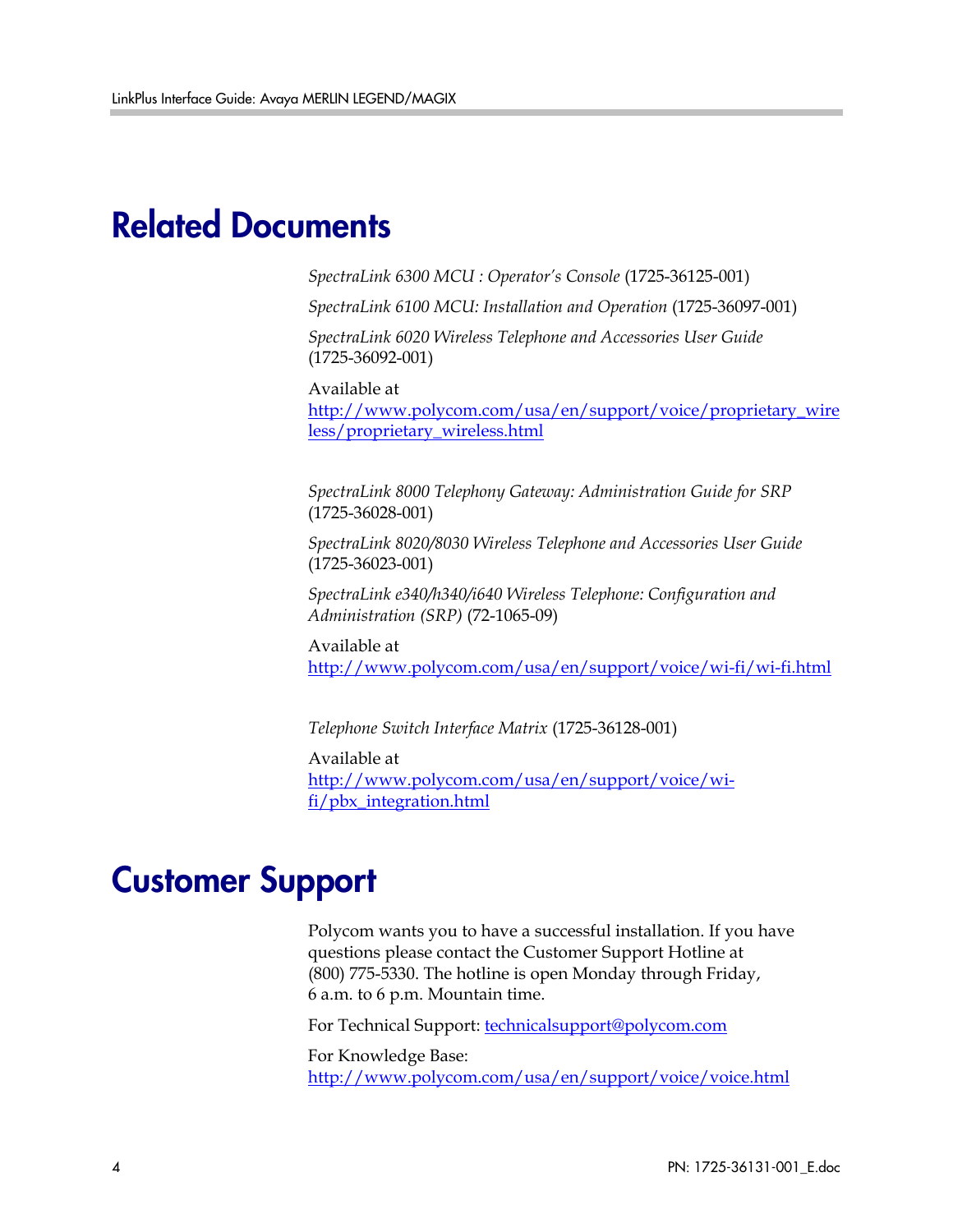## Icons and Conventions

This manual uses the following icons and conventions.



Caution! Follow these instructions carefully to avoid danger.



Note these instructions carefully.

Label This typeface indicates a key, label, or button on SpectraLink hardware.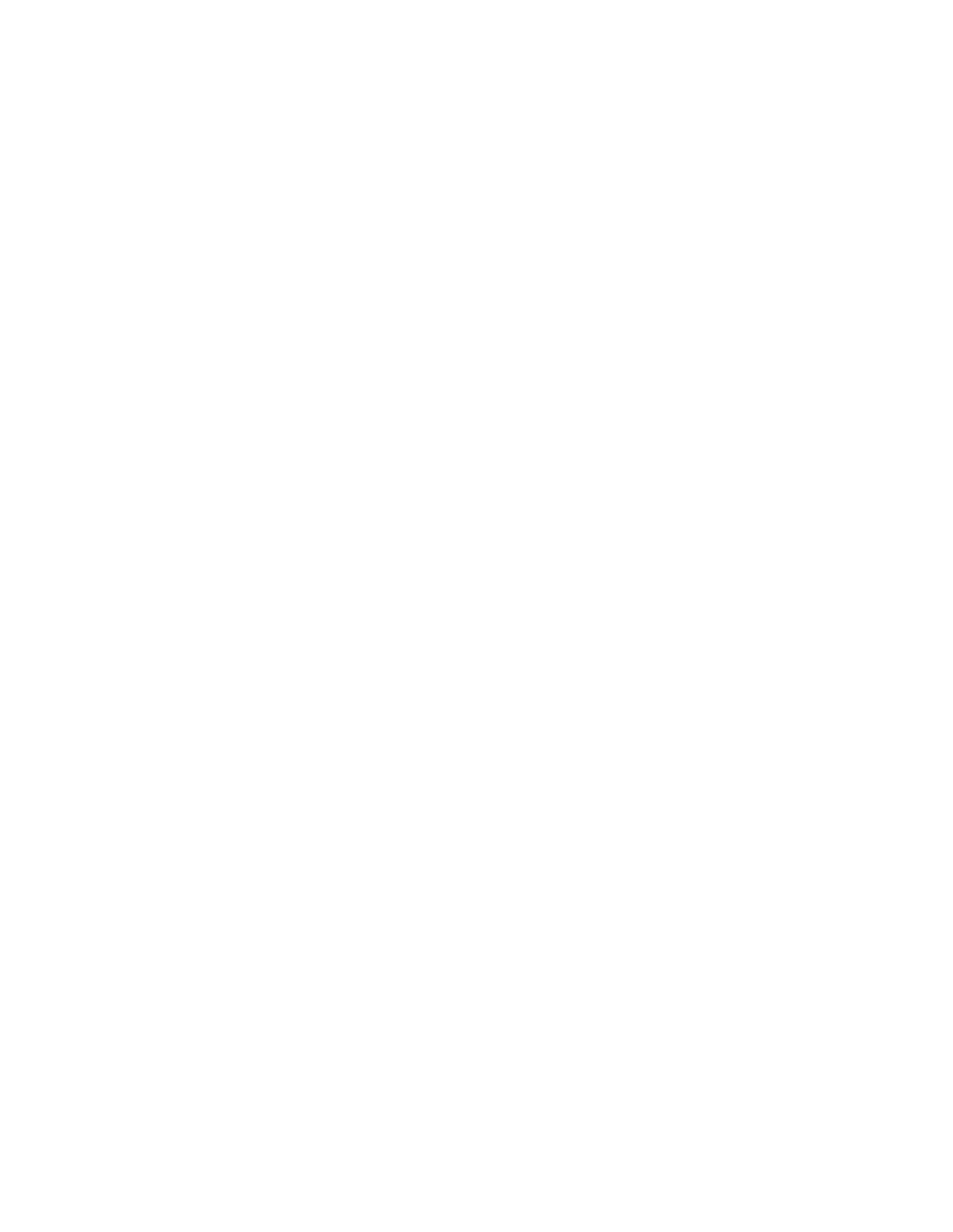# Plan the Interface

The system administrator programs the telephone system for use with the Wireless Telephone System using the normal administration terminal or procedures. Programming can be done after the handsets are registered.

Recommended programming includes assigning extension numbers to the handsets and programming features on the telephone system so they are easily accessible from the handsets.

For analog interfaces, macro codes are in the document relating to configuring the system. See *SpectraLink 6300 MCU: Operator's Console*, *SpectraLink 6100 MCU: Installation and Operation*, or *SpectraLink 8000 Telephony Gateway: Administration Guide for SRP.*

The following information will help the system administrator set up the SpectraLink Wireless Telephones to operate in a way that feels familiar and comfortable to users.

### Plan Programming

Digital Interface programming for the Wireless Telephone System will be faster if it is planned in advance by verifying the parameters and features on the current telephone system and wired phones. The system administrator must assign extension numbers to the handsets and plan the functions (trunk access, toll restrictions, system features, ringing options etc.) to be programmed for the handsets.

One of these scenarios concerning how the handsets are programmed should apply to this site:

- All handsets are programmed alike: All handsets will be programmed exactly the same. Depending on the capabilities of the switch, the system administrator can often program one handset and use it as a model for all other handsets.
- Groups of handsets are programmed alike: Handsets are grouped into classes that are programmed alike. Depending on the capabilities of the switch, the system administrator can program

1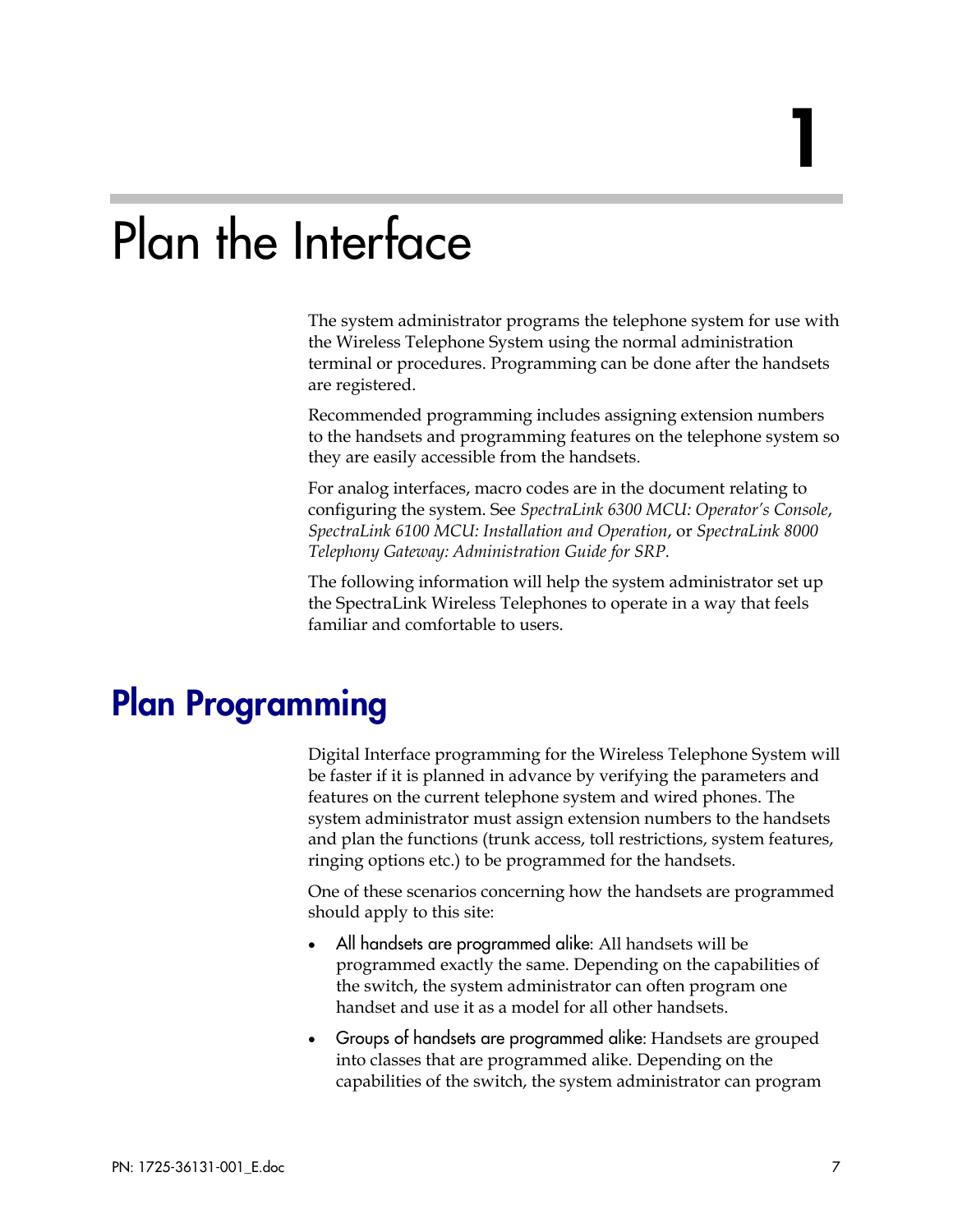"model" handsets then use the model as a template to program the other handsets.

All handsets are different: All handsets are programmed differently, so each handset will be programmed individually.

Before installation, the features assigned to the wired phones should be verified to plan the system and extension programming required for the handsets. You may want to reference the System Planning Forms to check the programming.

#### Line assignment

The handset supports up to nine line resources. Where will Intercom and/or System Access buttons be assigned? Which lines should ring at this handset (Ringing Line Preference) and which lines will be selected when the user goes off-hook (Idle Line Preference)?

#### Coverage

Does anyone else share this line? To which line is this handset (or group of handsets) forwarded on busy/no answer? (Primary Coverage/Secondary Coverage). What Ringing Options are assigned?

### Call pickup

To which pickup group does this handset or group of handsets belong?

#### Calling privileges and restrictions

Which lines are allowed to make outside calls? Long distance calls? Are there any Allowed Lists or Disallowed Lists assigned?

#### Feature buttons

The handset supports six programmed buttons for telephone system features. Determine which features, if any, should be programmed on the handsets. These assignments should emulate assignments on the user's wired set.

It may help to identify a wired set that is programmed exactly or close to the way the handsets should be programmed. This set can be used to copy features to the new handsets.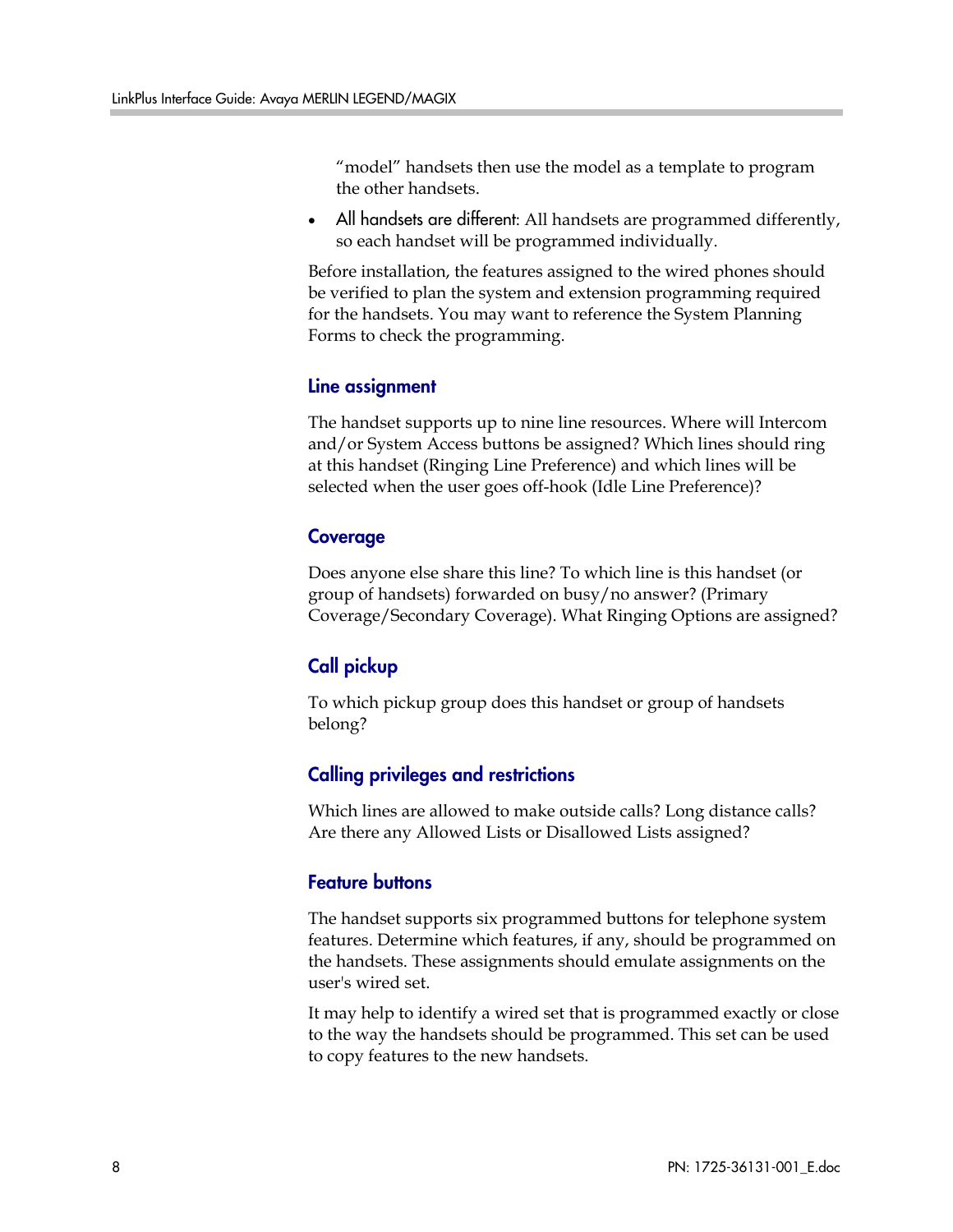## Assign Extension Numbers

The wire contractor should inform the system administrator which port numbers have been designated for the handsets.

The system administrator may use the *Extension Assignments Worksheet* at the end of this document to track the port numbers, extensions, users, and features assigned to handsets.

### The Wireless Telephone Display

The SpectraLink Wireless Telephone will display the telephone number as it is dialed.

Note that the handset shows only the first 16 of 24 characters available in MLX-16DP display. System prompts, such as the Menu Options in Programming Mode, have been abbreviated to account for this. Users should be aware that Posted Messages will display only the first 16 characters, and that English is the only language supported.

Certain characters may be used by the system that are not implemented in the handset. Flashing characters are not implemented on the handset, nor is rolling or scrolling of text.

### Handset indicators

Line indicators are associated with line access keys. Status indicators or icons are associated with voicemail, low battery function, other functions, and service interruption. A left or right arrow is displayed when the screen can be toggled either left or right to display more characters.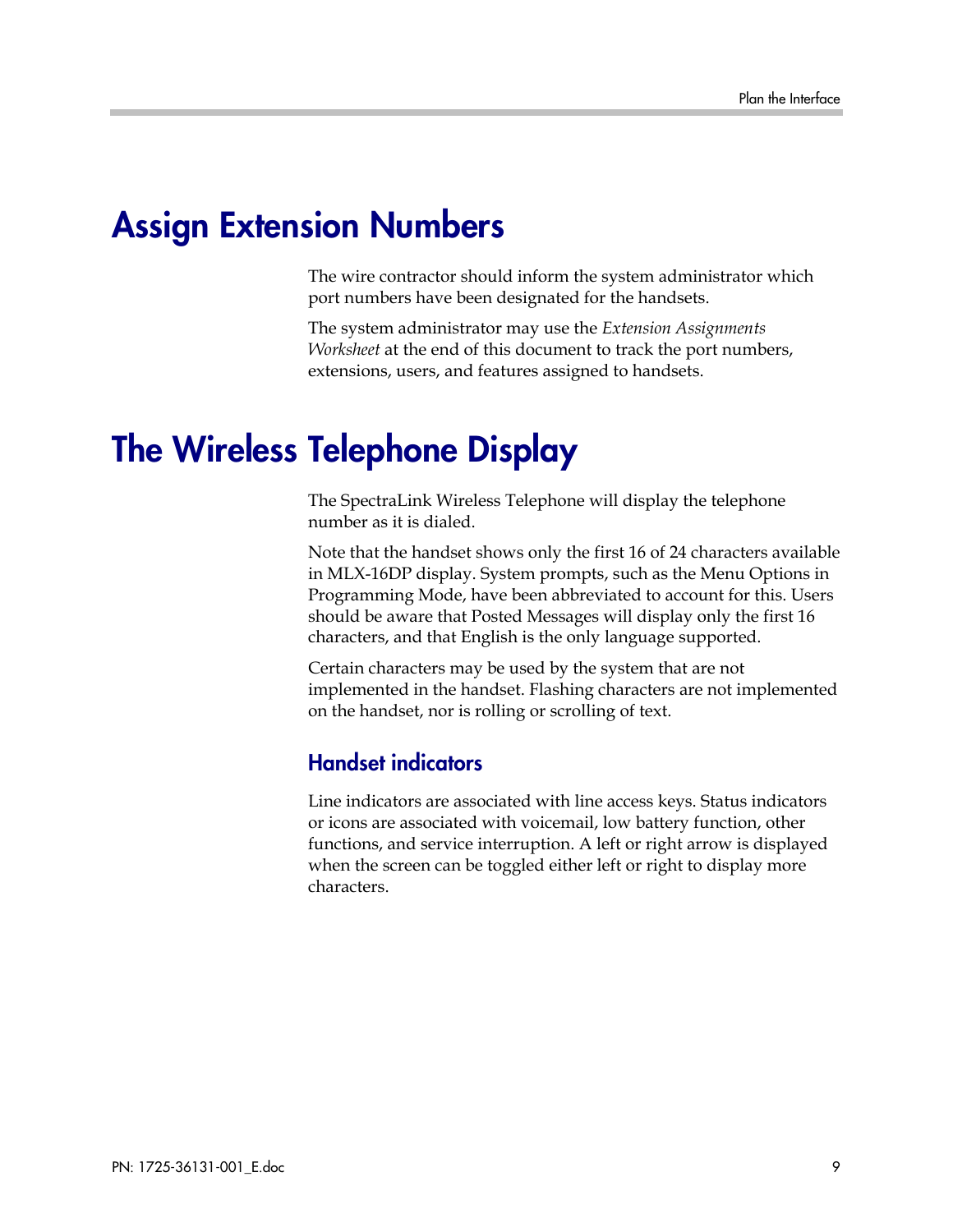When lines are programmed as shown on the key-map diagrams, the numeral icons on the handset display will be mapped to any deskset LEDs associated with the corresponding feature keys. The line icons will be displayed as follows:

| <b>Line State</b> | <b>Handset Line Status Icon State</b> |
|-------------------|---------------------------------------|
| On-hook           | Off                                   |
| Off-hook          | On)                                   |
| Ringing           | Fast flash                            |
| On hold           | Slow flash                            |

### Feature Programming Requirements

When planning the interface, the following information must be taken into account:

#### Line sequences

The handset uses two types of key sequences to access PBX features and multiple lines. Line sequences are those where the user presses the LINE key and then a number key. The key-map design designates "line" keys that should be programmed for line appearance so that they correspond to line sequences on the handset.

The line icon on the handset will reflect activity on the corresponding deskset key. For this reason, it is recommended that line appearance keys be used only for line access. If only one line is assigned to a particular handset, leave the other designated line keys identified on the key maps unassigned. The corresponding handset  $LINE + key$ sequences will then have no function.

#### Function sequences

Function sequences are those where the handset user presses the **FCN** key and then a number key. Designated "function" deskset keys programmed to system features such as Transfer and Conference may have their corresponding menu items display on the handset function menu. See the key-map diagram for the function keys that are available for feature programming.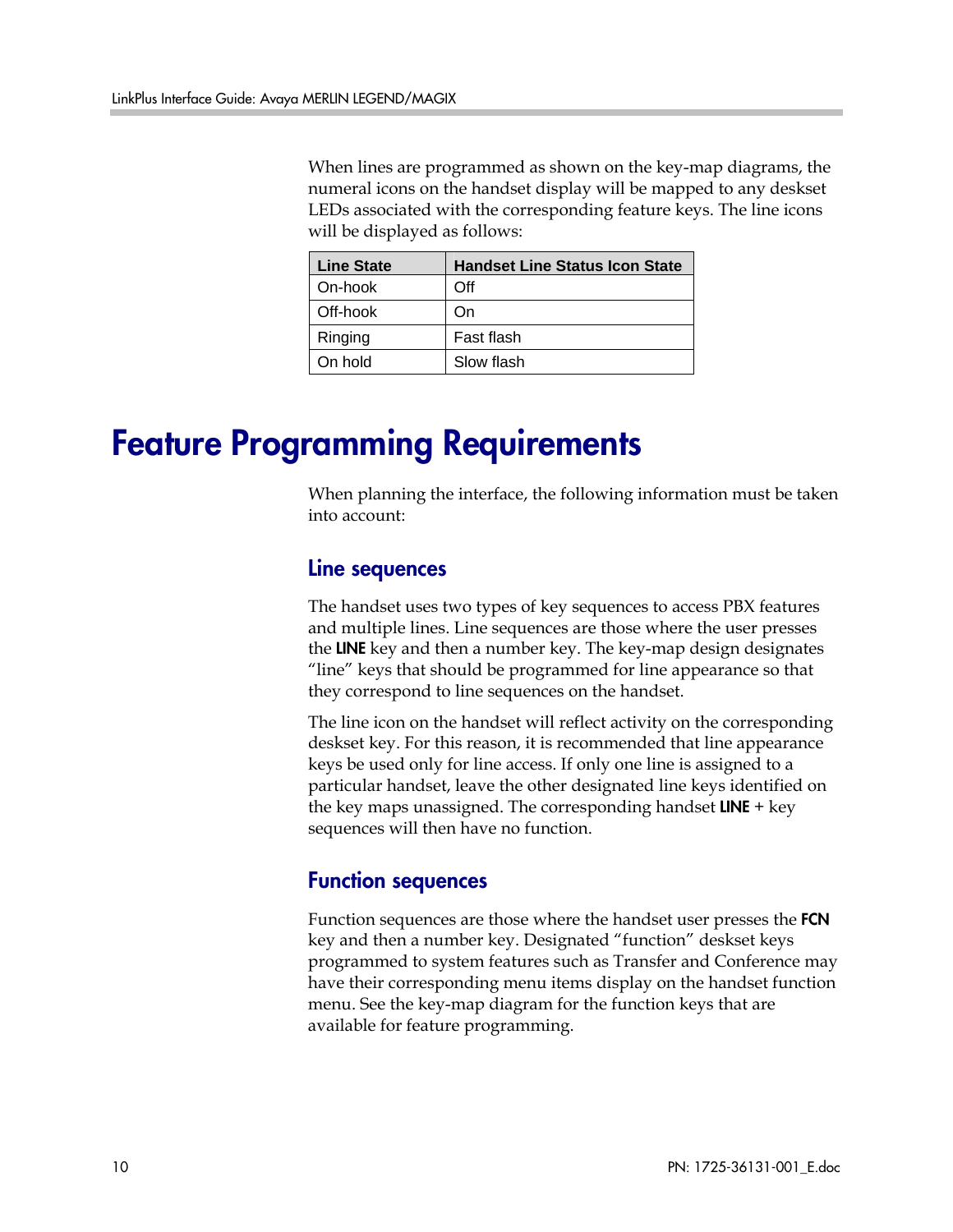### Function Menu Programming

#### SpectraLink 6300 MCU

Note that the function menu defaults set for the handsets associated with the SpectraLink 6300 MCU can be changed via the SpectraLink Operator's Console. If the system uses softkeys, to minimize unwanted interaction between system display and the handset function menu display, configure the handset menu to include a delay of one function key. The user will then have to press **FCN** twice before the handset menu displays, allowing the first press of the FCN key to access softkey functions. See *SpectraLink 6300 MCU: Operator's Console* for further procedural information. Another option may be to disable the softkey menu at the system and exclusively use the SpectraLink menu. This would remove any unwanted interaction, but may restrict the number of available features to the number of programmable keys on the handset.

#### SpectraLink 6100 MCU

For the SpectraLink 6100 MCU, the handset function menu can only be changed via remote configuration through the services of Polycom Customer Support.

#### SpectraLink 8000 Telephony Gateways

Menu options can be changed in the Administration Console of the SpectraLink 8000 Telephony Gateway. The Delay function is used when the PBX uses softkeys. With Delay, when the FCN key is pressed, the handset displays the features that are associated with the softkeys so that one of these features can be selected first. If Delay is programmed, pressing the FCN key twice will bring up the menus immediately. Under the menu programming section of the Administration console there is an option to use Delay (same as the SpectraLink 6300 MCU). See the *SpectraLink 8000 Telephony Gateway: Administration Guide for SRP* document for further details. Also refer to the *SpectraLink 8000 Telephony Gateway: Administration Guide for SRP*  document for details on configuring the telephone switch type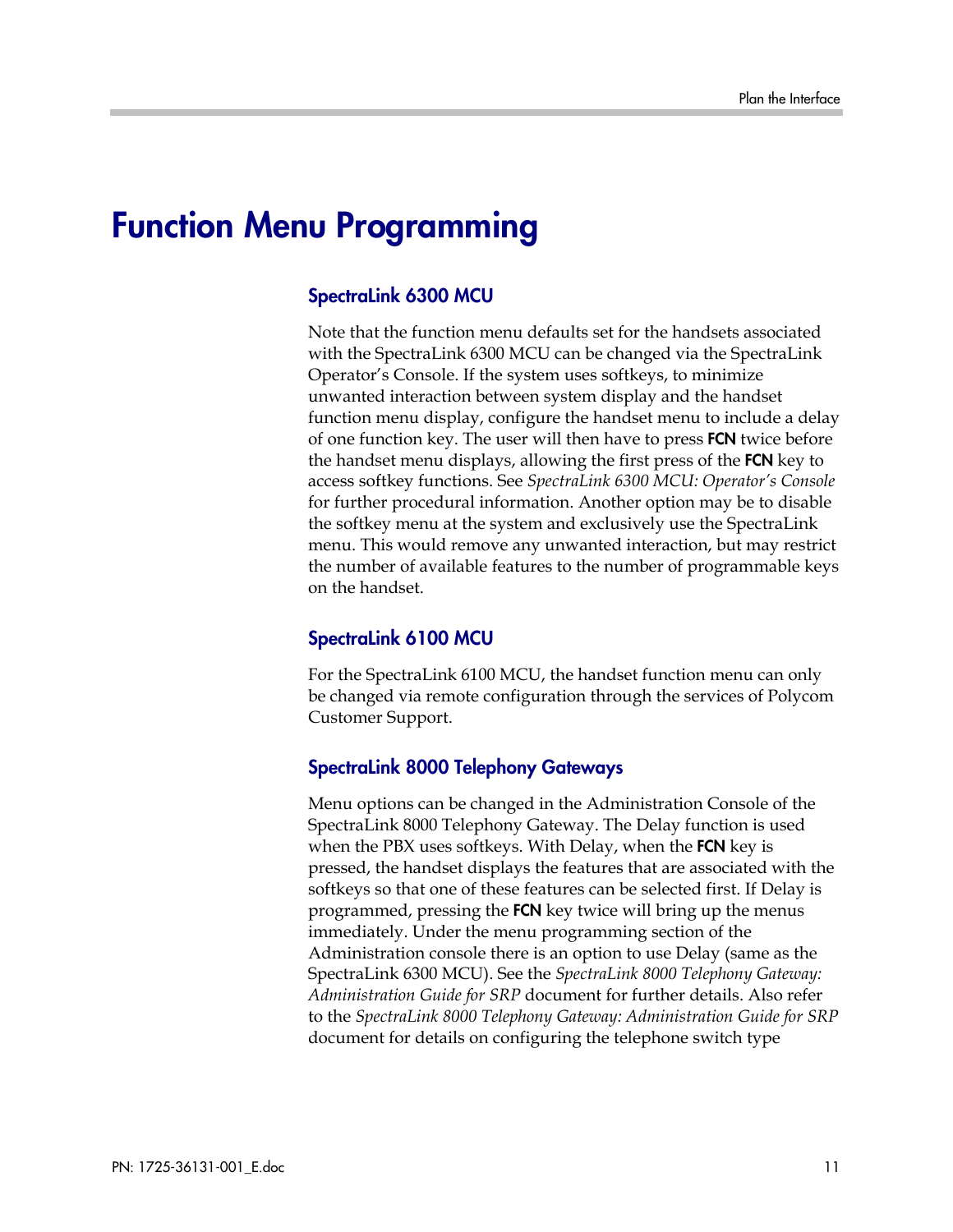#### Hold

The Hold feature should be programmed to the Hold key as shown on the key-map diagrams so that when the **HOLD** key or softkey is pressed on the handset, the call is placed on hold.

#### **Mute**

The handset Mute function is hard-coded to  $FCN+1$  on the PTB  $4xx$ handset. This function sequence is recommended, but the system administrator can assign the Mute function to any available function key sequence or leave the function unassigned.

#### Voicemail

The message-waiting icon on the handset is activated with the message indication of the deskset. The voicemail feature on the deskset must be assigned to the feature key as shown in the key-map diagrams. Do not assign any other feature to this key, since the associated LED is directly mapped to the message-waiting icon on the handset. This LED assignment must be used in order to support the message-waiting icon. Using this key for any other feature or for line access could cause unacceptable system performance.

#### **Speakerphone**

If a handset such as the PTB 4xx has no speaker, speakerphone function and functions that require the use of the volume keys will not be made available on the handset. in this case, disable all speakerphone features, particularly any hands-free features that activate the speaker with the telephone on-hook.

#### Ring types

Handset ring types (soft, normal, vibrate, etc.) are programmed by the handset user and are not accessible or changeable by the system switch. Whenever possible the audible ringer on the handset will follow the cadence provided by the system switch. Call progress tones provided by the host system will be passed through to the handset.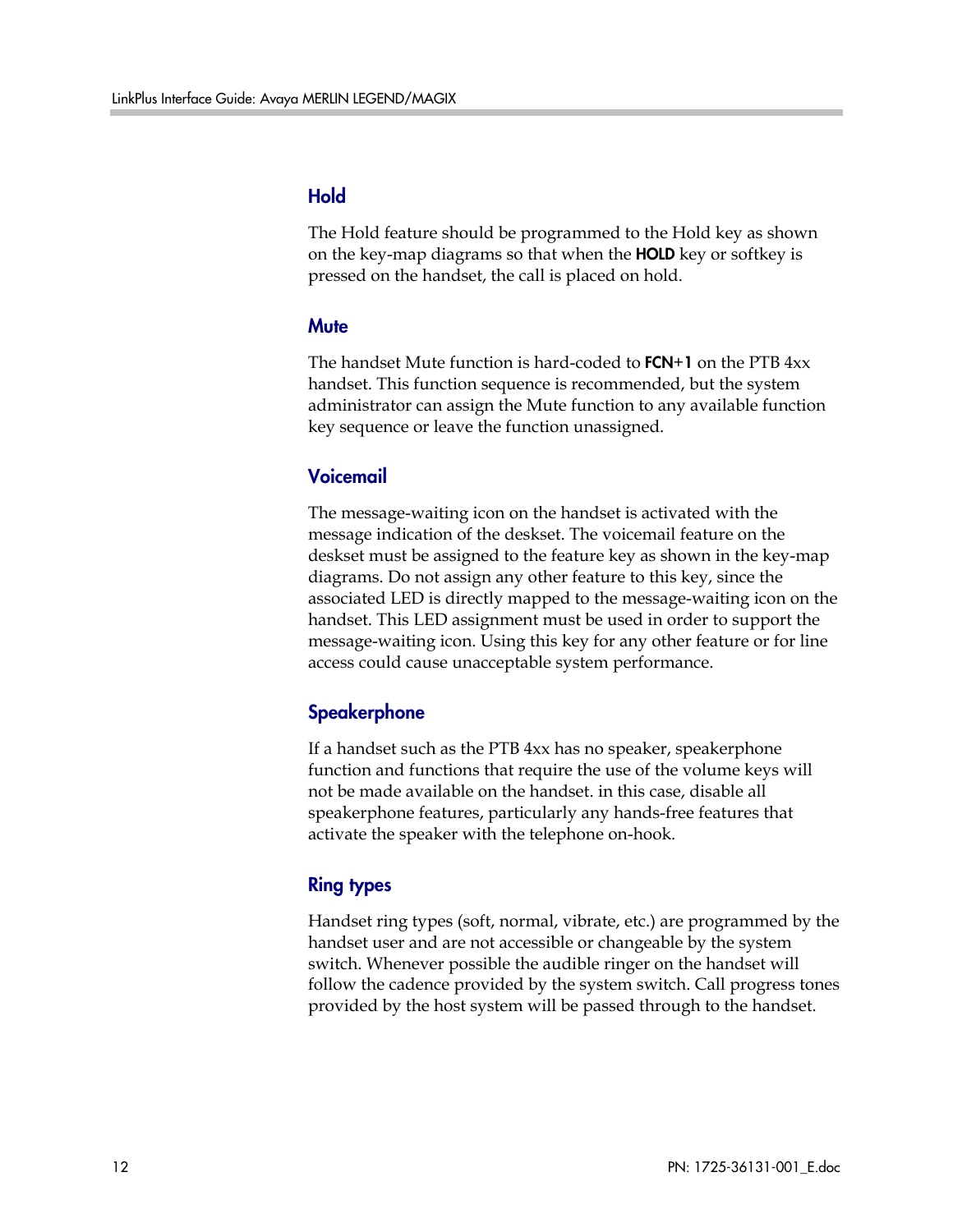# Interface Implementation

This section describes the recommended programming to use the SpectraLink 8000 Wireless Telephone System (MCU) or SpectraLink 6000 Wireless Telephones with a MERLIN LEGEND PBX. The procedures assume:

- The MERLIN LEGEND/MAGIX system is installed and operational in an approved configuration. See the *Telephone Switch Interface Matrix* document for tested configurations.
- A trained MERLIN LEGEND/MAGIX technician or system manager will be on site with the Installer to program the system.
- The SpectraLink 6000 System or SpectraLink 8000 Telephony Gateway is installed and the handsets are available for programming.

## MERLIN LEGEND Wiring

The MERLIN LEGEND digital station port is a four-wire digital circuit. Use a straight-through phone cord with RJ11 connector to an 8-pin RJ45 connector (as below) to connect the MCL45x MCU phone lines to MERLIN LEGEND modular jacks. The following table shows the pinout for the RJ45 connector on the MERLIN LEGEND side of the interface.

| Pin | <b>Function</b> |  |  |  |
|-----|-----------------|--|--|--|
|     | Receive         |  |  |  |
|     | Transmit        |  |  |  |
|     | Transmit        |  |  |  |
|     | Receive         |  |  |  |



Each digital pair is polarity insensitive. If you reverse polarity the system will still work.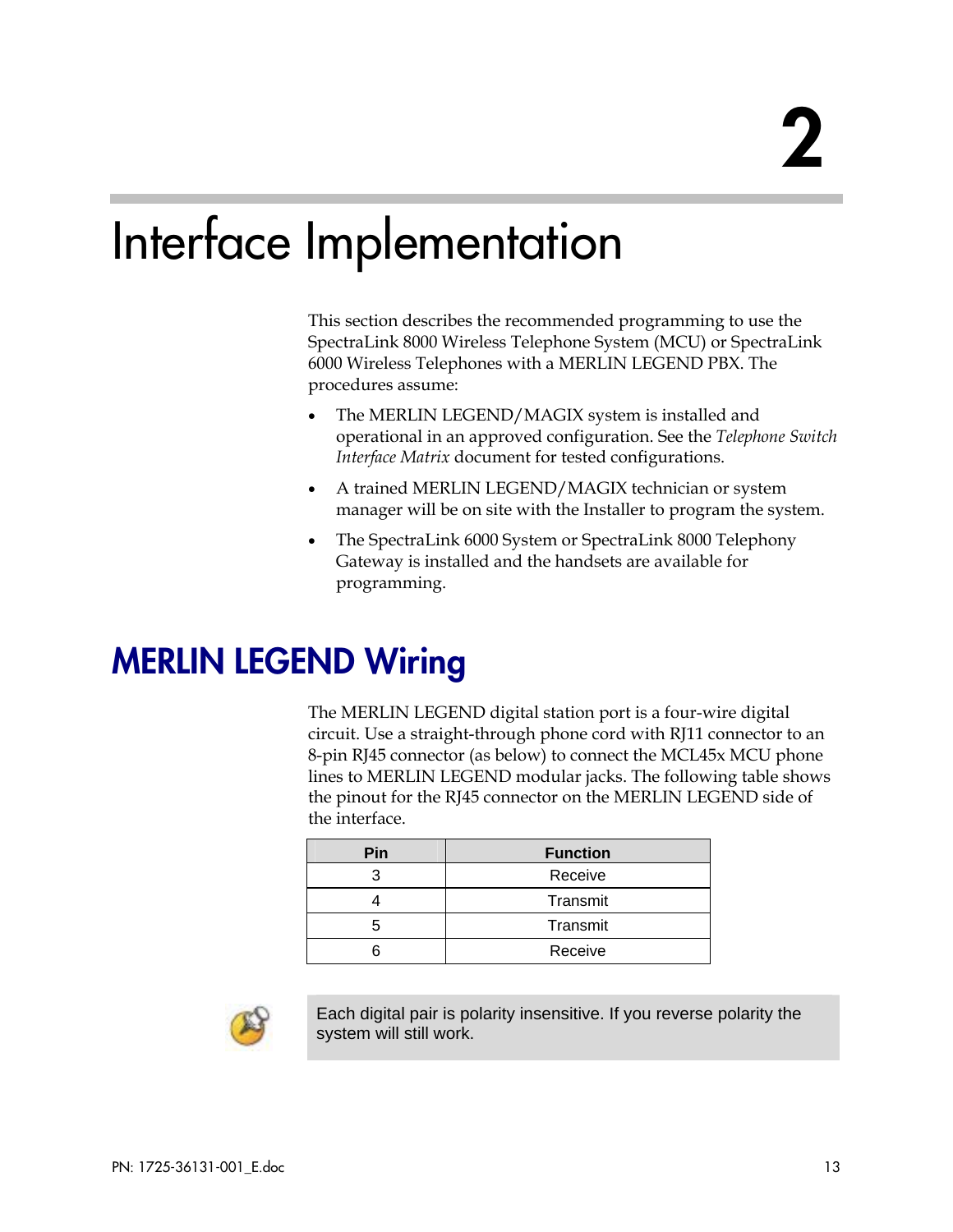See the documentation for your SpectraLink components for more information about wiring the four-wire interface on the demarc block or patch panel.

## Set the Switch Interface Type

#### SpectraLink 6100 MCU

The SpectraLink 6100 Master Control Unit requires the switch interface type to be configured using the front panel buttons. The configuration procedures are detailed in the *SpectraLink 6100 MCU Installation and Operation* document.

#### SpectraLink 6300 MCU

When configuring the SpectraLink 6300 MCU, the PBX interfaces are available as sub-menu selections when defining the Interface Module type using the SpectraLink 6300 MCU Operator's Console. Refer to the *SpectraLink 6300 MCU Operator's Console* document for details on configuring the Interface Modules.

#### SpectraLink 8000 Telephony Gateways

Connect to the SpectraLink 8000 Telephony Gateway using the serial or modem interface. From the Main Menu, choose Gateway Configuration. Scroll to Telephone Switch Type and press Enter to change this field. From the submenu of PBX types, select **MERLIN LEGEND**. Refer to the *SpectraLink 8000 Telephony Gateway: Administration Guide for SRP* document for details on configuring the Telephone Switch Type.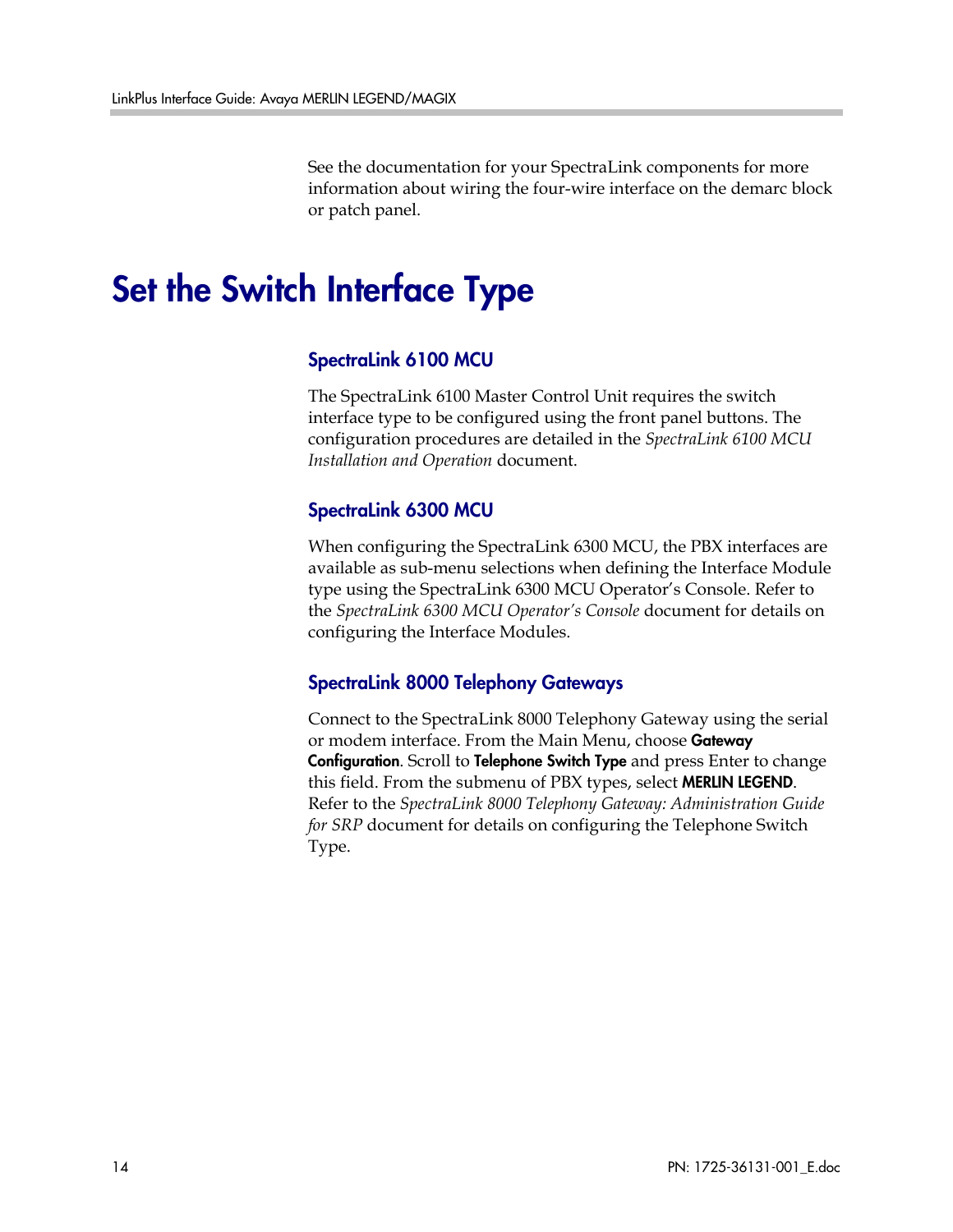## Key-mapping the Handset to Emulate MLX16DP **Functionality**



MERLIN LEGEND MLX 16DP Key-mapping

The FCN [number] and LINE [number] labels represent the key sequence on the handset mapped to the corresponding key on the desk set. The FCN \* sequence is used to map to softkeys. Pressing the FCN key on the handset followed by the \* key and the [number] key is the sequence equivalent to pressing the corresponding softkey on the desk set.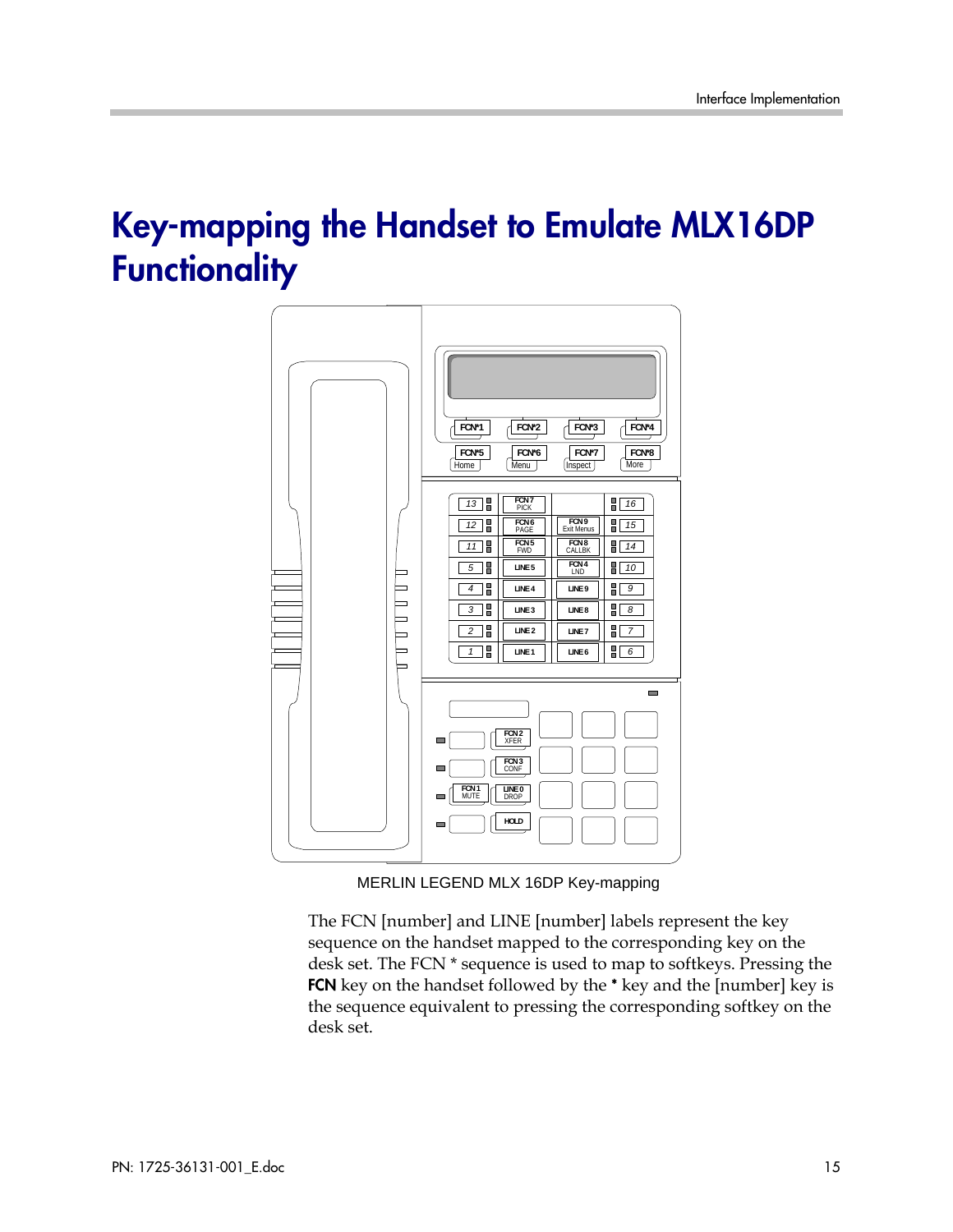The handset function menu default settings are shown on each corresponding button in the above diagram; these may be changed as described above in *Function Menu Programming*. Some of these functions (Mute, Redial, Forward, etc.) are activated by softkeys or FCN menu options on the SpectraLink 6000 and SpectraLink 8020/8030 Wireless Telephones.

| MUTE              | $FCN + 2$  | <b>XFER</b>   |
|-------------------|------------|---------------|
| <b>CONF</b>       | $FCN + 4$  | LND           |
| <b>FWD</b>        | $FCN + 6$  | <b>PAGE</b>   |
| <b>PICK</b>       | $FCN + 8$  | <b>CALLBK</b> |
| <b>EXIT MENUS</b> | $LINE + 0$ | <b>DROP</b>   |
|                   |            |               |

## Program MERLIN LEGEND

### Program Handsets

#### Assign Intercom or System Access buttons

The Merlin Technician should assign Intercom ring and voice (used to make or receive inside calls) and System Access ring and voice (used in PBX/Hybrid Mode to make or receive inside and outside calls) to the appropriate buttons on the handset.

The default programming may assign Intercom lines to buttons 1 and 2. They should be assigned to buttons 8 and 9. To move them, first assign Intercom Ring and Voice to buttons 8 and 9, then delete the ICOM assignments on buttons 1 and 2.

See *Assign Intercom or System Access Buttons* in the *MERLIN LEGEND Programming Manual* for complete instructions.

#### Assign lines and trunks

The technician should assign lines and trunks to buttons 1 through 7 as needed. See *Assign Trunks or Pools to Telephones* in the *MERLIN LEGEND Programming Manual* for complete instructions.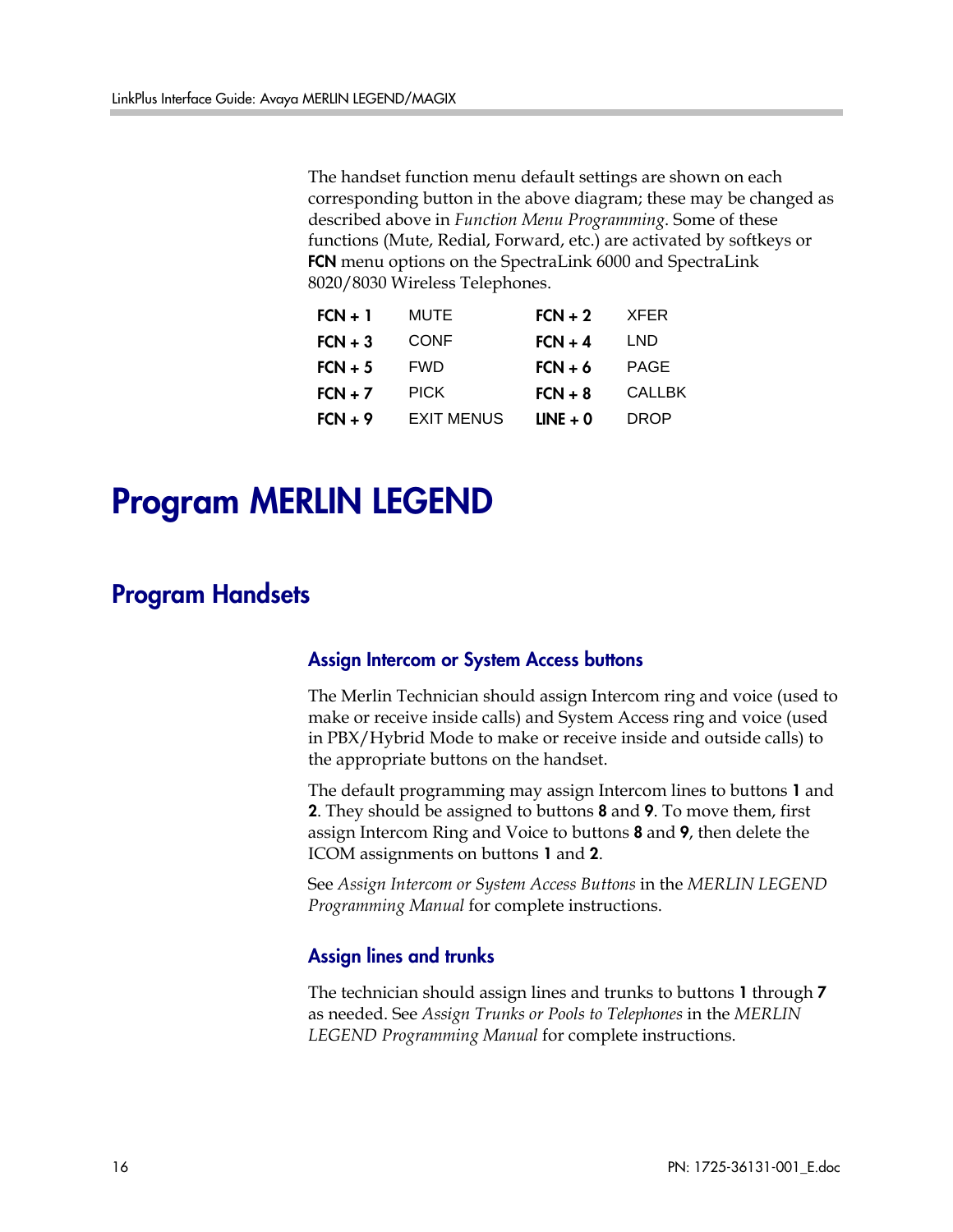#### Assign other features

The technician should assign features to available buttons (10 through 15) according to pre-installation planning. See the *MERLIN LEGEND Feature Reference* for more information.

- Auto Answer Intercom
- Auto Answer All

The Voice Announce to Busy, Voice Announce from QCC, and Intercom Voice Receive features should not be turned on.

Users should also be aware that the Personalized Ring feature is not supported on the handset.

#### Copy programming

After the handset or phones have been programmed, use the Line Copy command to copy the line assignments to blocks of extensions. Use the Copy Features command to copy features to blocks of extensions. See the *MERLIN LEGEND Feature Reference* for information about which features can be copied.

#### Assign individual intercom lines and features

After copying common features and line assignments, assign intercom lines and features to individual handsets as needed. This includes:

- Assigning Automatic Line Selection
- Assigning Ringing/Idle Line Preference
- Assigning features that cannot be copied using Copy Feature.

Note: In Release 4 and later the **Copy Features** command has been enhanced to copy more features. Please check the *Feature Reference* for your system.

The installer can now test the handsets.

Note that the handset shows only the first 16 of 24 characters available in MLX-16DP display. System prompts, such as the Menu Options in Programming Mode, have been abbreviated to account for this. Users should be aware that Posted Messages will display only the first 16 characters, and that English is the only language supported.